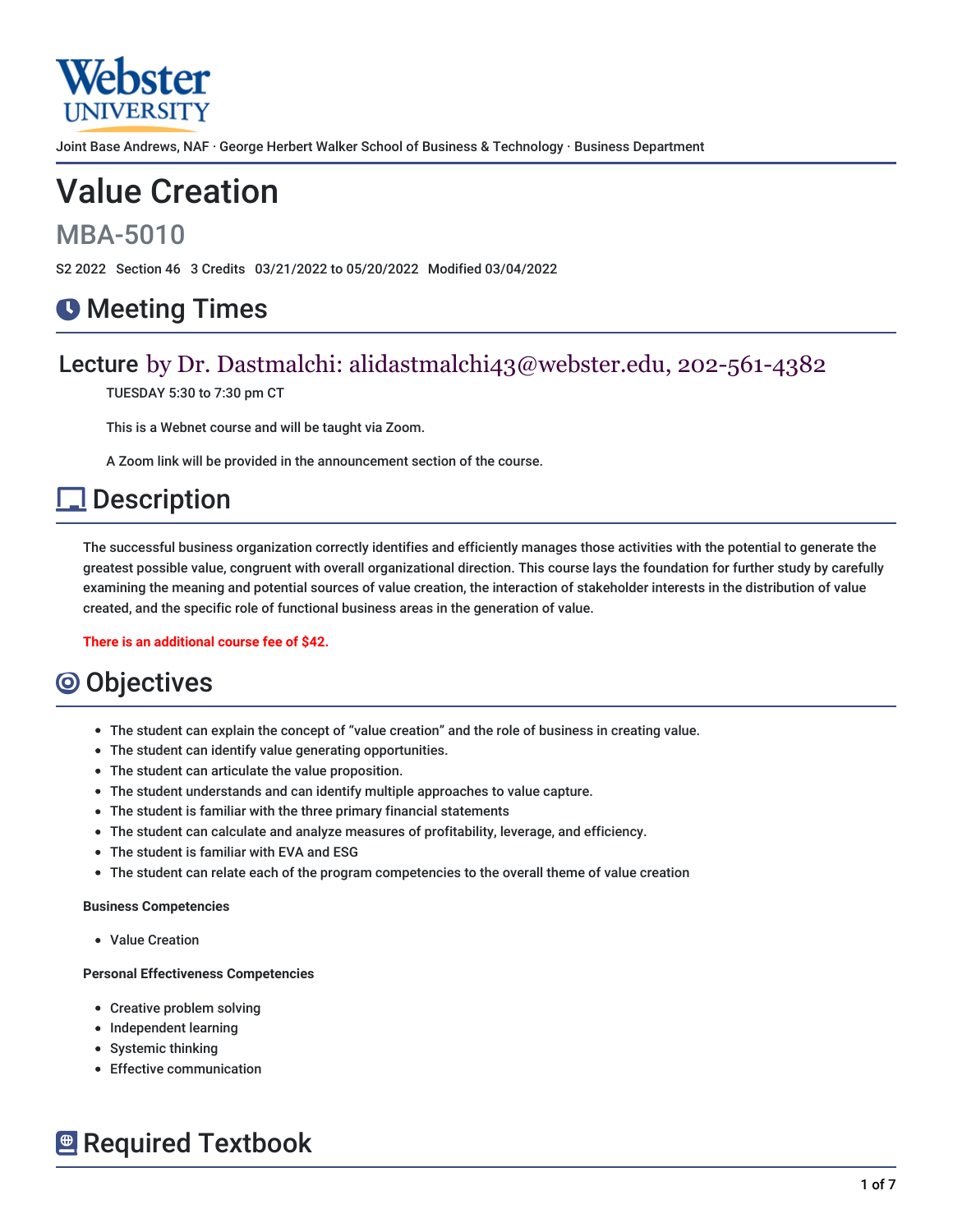## **E** Materials

### Cengage Unlimited Subscription

This course requires a subscription to Cengage Unlimited. Subscriptions are valid for a year from your initial purchase date. You do not need to purchase a subscription for this course if you have activated Cengage for a previous course within the 10 months.

Note: You only need to purchase one Cengage Unlimited subscription to add any Cengage eTextbook or online homework for other classes to your dashboard at no additional cost.

Download the free **[Cengage](https://www.cengage.com/mobile-app/) Mobile App** to get your Cengage eTextbooks and study tools on your phone.

Additional articles and materials will be provided within WorldClassRoom

- Mankiw, Gregory, Economic Essentials, Select Chapters
- Kuratko, Donald, Entrepreneurship, Select Chapters
- Brigham and Ehrhardt, Financial Management, Select Chapters

## **益 Schedule**

| When   | <b>Topic</b>                              | <b>Notes</b>                                                                              |
|--------|-------------------------------------------|-------------------------------------------------------------------------------------------|
| Week 1 | <b>Introduction to Value Creation</b>     | • Overview of Value Creation<br>• Overview of the Course                                  |
| Week 2 | <b>Effective Business Communication</b>   | • Transactional Communication<br>• Effective Writing<br>• Effective Oral Communication    |
| Week 3 | <b>Demand and Supply Analysis</b>         | • Demand<br>• Supply<br>• Market Equilibrium<br>• Working with Demand and Supply          |
| Week 4 | <b>Economics of Value Creation</b>        | • Consumer Surplus<br>• Opportunity Cost<br>• Economics of Value Creation                 |
| Week 5 | <b>Opportunity Seeking</b>                | • Problem Solving - Framing<br>• Problem Solving - Idea Generation<br>• Value Proposition |
| Week 6 | <b>Value Capture</b>                      | • Producer Surplus<br>• Value Capture<br>• Elasticity<br>• Other Strategies               |
| Week 7 | <b>Financial Statement</b>                | • Balance Sheet<br>• Income Statement<br>• Statement of Cash Flows                        |
| Week 8 | <b>Ratio Analysis</b>                     | • Profitability Ratios<br>• Leverage Ratios<br>• Efficiency Ratios                        |
| Week 9 | <b>Other Measures of Firm Performance</b> | • DuPont Analysis<br>• ESG Framework                                                      |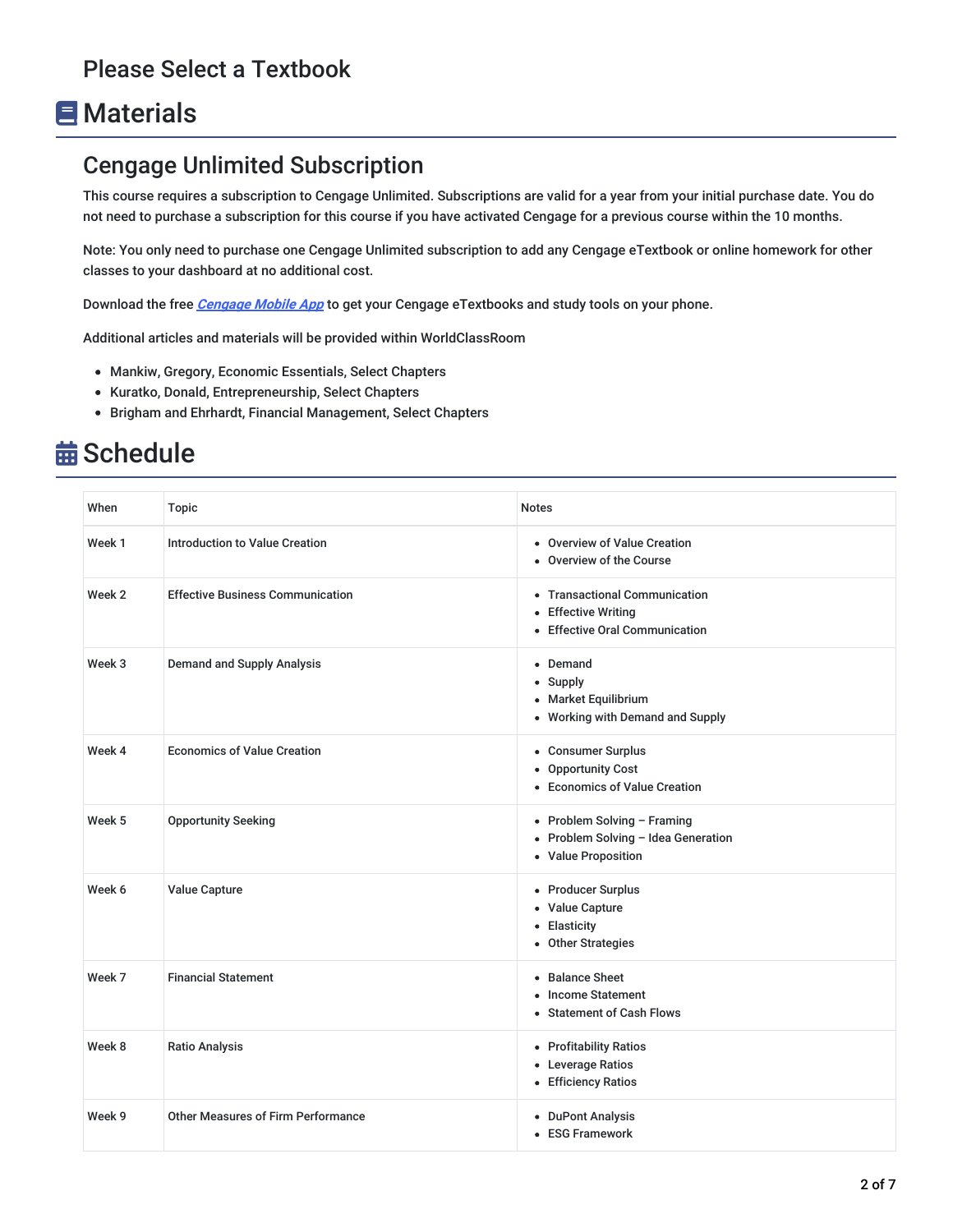### Academic Policies

Academic policies provide students with important rights and responsibilities. Students are expected to familiarize themselves with all academic policies that apply to them. Academic policies for undergraduate students can be found in the Undergraduate Studies Catalog; graduate students should review the Graduate Studies Catalog.

### Undergraduate Studies Catalog

The Undergraduate Studies Catalog contains academic policies that apply to all undergraduate students. The *academic policies* and information section of the catalog contains important information related to **attendance, conduct, academic honesty, grades, and more**. If you are an undergraduate student, please review the catalog each academic year. The current Undergraduate Studies Catalog is at:

<http://www.webster.edu/catalog/current/undergraduate-catalog/> (http://www.webster.edu/catalog/current/undergraduatecatalog/)

### Graduate Studies Catalog

The Graduate Studies Catalog contains academic policies that apply to all graduate students. The *academic policies* section of the catalog contains important information related to **conduct, academic honesty, grades, and more**. If you are a graduate student, please review the catalog each academic year. The current Graduate Studies Catalog is at:

http://www.webster.edu/catalog/current/graduate-catalog/ [\(http://www.webster.edu/catalog/current/graduate-catalog/\)](http://www.webster.edu/catalog/current/graduate-catalog/)

### Grading

The Grades section of the academic catalog outlines the various grading systems courses may use, including the information about the final grade reported for this class.

### Undergraduate

<http://www.webster.edu/catalog/current/undergraduate-catalog/academic-policies.html#grading> (http://www.webster.edu/catalog/current/undergraduate-catalog/academic-policies.html#grading)

### Graduate

<https://webster.edu/catalog/current/graduate-catalog/academic-policies.html#gradingsystem> (https://webster.edu/catalog/current/graduate-catalog/academic-policies.html#gradingsystem)

### Incomplete

There are important policies that govern grades of Incomplete (I), including the circumstances under which Incomplete grades are granted, deadlines for completion, and consequences should the remaining course work not be completed. It is the responsibility of a student who requests an Incomplete to ensure that they understand and follow the policies.

### Grade Appeals

Instructors are responsible for assigning grades, and student should discuss grade issues with the instructor. Policies and procedures for appealing grades are available in the appropriate catalog.

### Academic Honesty Policy

Webster University is committed to academic excellence. As part of our Statement of Ethics, we strive to preserve academic honor and integrity by repudiating all forms of academic and intellectual dishonesty, including cheating, plagiarism and all other forms of academic dishonesty. Academic dishonesty is unacceptable and is subject to a disciplinary response. Students are encouraged to talk to instructors about any questions they may have regarding how to properly credit others' work, including paraphrasing, quoting, and citation formatting. The university reserves the right to utilize electronic databases, such as Turnitin.com, to assist faculty and students with their academic work.

The university's Academic Honesty Policy is published in academic catalogs: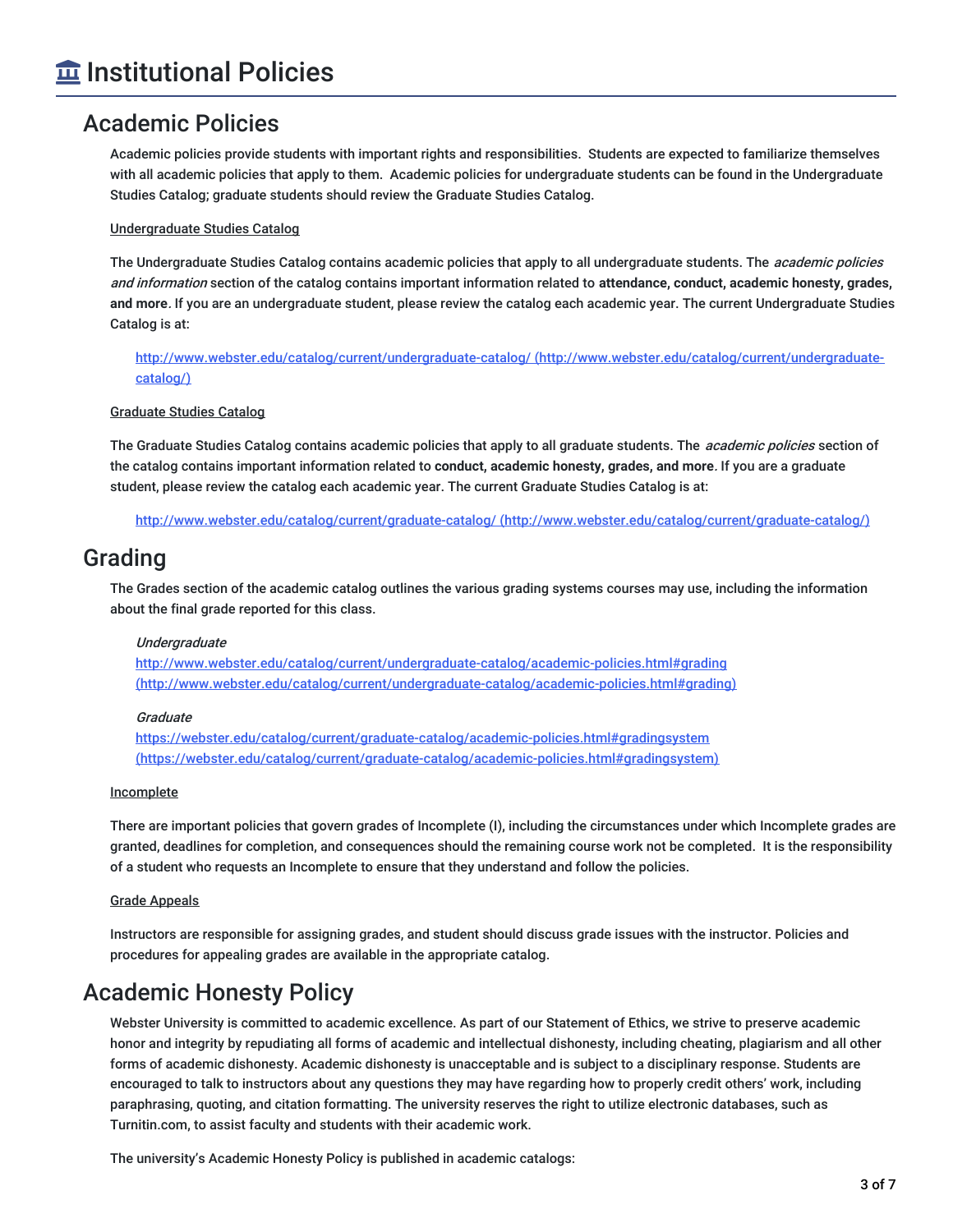#### **Undergraduate**

<http://www.webster.edu/catalog/current/undergraduate-catalog/academic-policies.html> (http://www.webster.edu/catalog/current/undergraduate-catalog/academic-policies.html)

### **Graduate**

http://www.webster.edu/catalog/current/graduate-catalog/academic-policies.html [\(http://www.webster.edu/catalog/current/graduate-catalog/academic-policies.html\)](http://www.webster.edu/catalog/current/graduate-catalog/academic-policies.html)

As a part of the university commitment to academic excellence, the Reeg Academic Resource Center provides student resources to become better acquainted with academic honesty and the tools to prevent plagiarism in its many forms:

<https://websteru.sharepoint.com/sites/AcademicIntegrityAtWebster> (https://websteru.sharepoint.com/sites/AcademicIntegrityAtWebster)

### Statement of Ethics

Webster University strives to be a center of academic excellence. The university makes every effort to ensure the following:

- The opportunity for students to learn and inquire freely
- The protection of intellectual freedom and the rights of professors to teach
- The advancement of knowledge through scholarly pursuits and relevant dialogue

To review Webster University's statement of ethics, see the Undergraduate Studies Catalog and the Graduate and Studies Catalog:

#### Undergraduate

<http://www.webster.edu/catalog/current/undergraduate-catalog/overview.html#ethics> (http://www.webster.edu/catalog/current/undergraduate-catalog/overview.html#ethics)

#### **Graduate**

<http://www.webster.edu/catalog/current/graduate-catalog/ethics.html> (http://www.webster.edu/catalog/current/graduatecatalog/ethics.html)

### Contact Hours for this Course

It is essential that all classes meet for the full instructional time as scheduled. A class cannot be shortened in length. If a class session is cancelled for any reason, the content must be covered at another time.

### Important Academic Resources

Academic Accommodations and Support

At Webster University, we understand that all students learn differently and may have specific, often differing, learning needs. Some examples are doing rather than watching, being active instead of sitting still, and taking frequent breaks. For others, the professor needs to speak louder, give more clear instructions, and be understanding with health issues. Regardless of what makes learning easier for you, our goal is to provide the most accessible learning environment possible for each student. If there are any specific needs you'd like to make your instructors personally aware of, including any academic accommodations, please reach out to them directly.

Webster University supports students in several ways. Students with academic/learning, health, physical, and psychological disabilities and students who have accessibility concerns can reach out to Webster's Academic ADA Coordinator at [disability@webster.edu](mailto:disability@webster.edu). You can also reach out if you have any questions relating to accessibility.

Online resources through WorldClassRoom (Canvas) have a variety of accessibility tools, provided through a program called Ally, for both students and faculty. Ally is free and already incorporated into WorldClassRoom. It helps students who have visibility and attention challenges; who need easier access to course materials from mobile phones, tablets, electronic readers, etc.; or who need or prefer file types different from the format uploaded by the instructor. You can find more information about Ally at https://webster.edu/online/ally.php [\(https://webster.edu/online/ally.php\)](https://webster.edu/online/ally.php).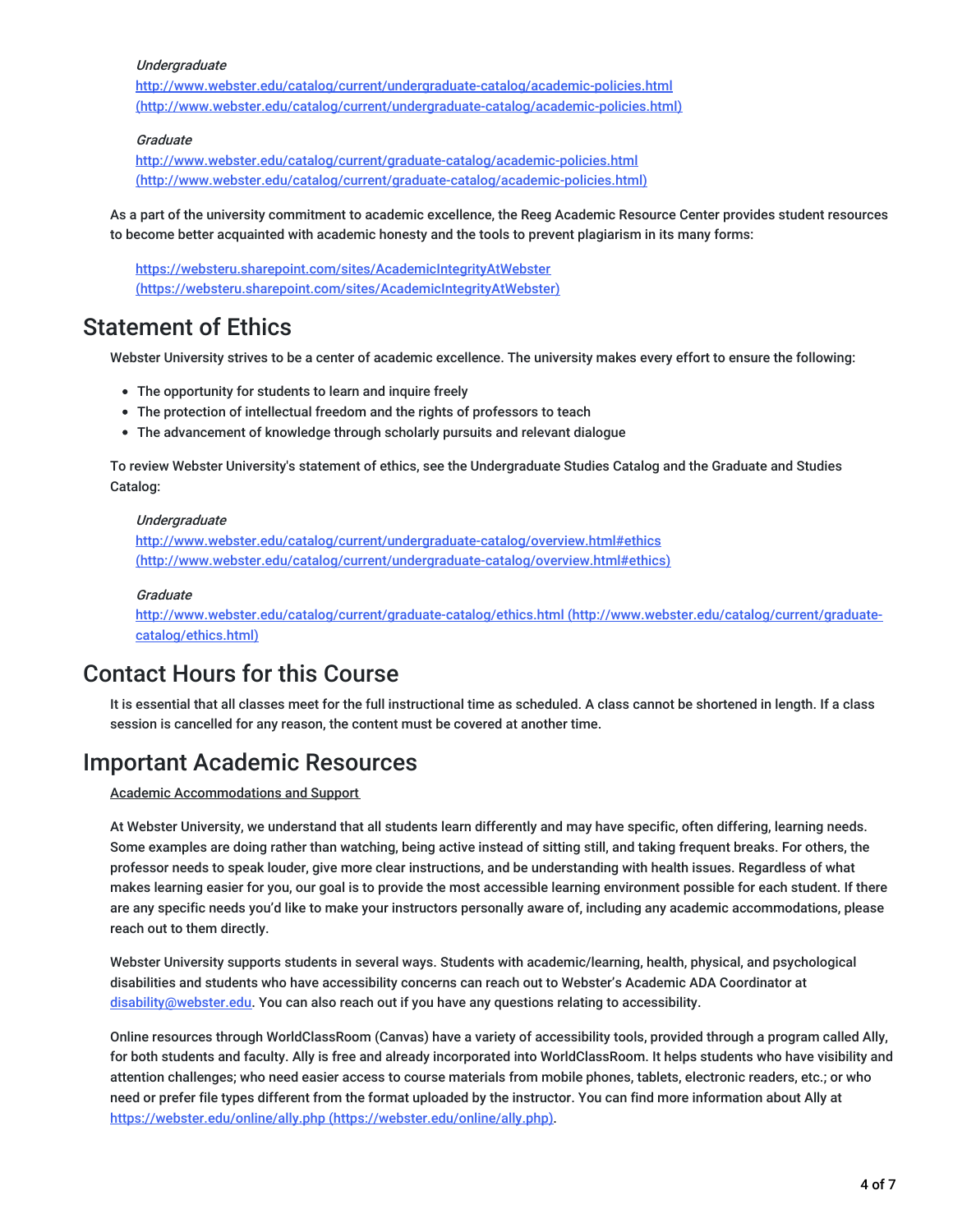Life circumstances can make focusing on education, or anything else, difficult. For this reason, several additional resources and services are available to students at no cost:

- 1. Reeg Academic Resource Center [\(https://websteru.sharepoint.com/sites/ReegARC](https://websteru.sharepoint.com/sites/ReegARC) (https://websteru.sharepoint.com/sites/ReegARC))
	- o Academic Counseling: [academiccounseling@webster.edu](mailto:academiccounseling@webster.edu)
	- o Assistive Technology: [atacr@webster.edu](mailto:atacr@webster.edu)
	- o Disability Accommodations: [disabilty@webster.edu](mailto:disabilty@webster.edu)
	- o Testing Center: [arc@webster.edu](mailto:arc@webster.edu)
	- Tutoring: [tutoring@webster.edu](mailto:tutoring@webster.edu)
	- o Writing services: [writing@webster.edu](mailto:writing@webster.edu)
- 2. Counseling and Life Development [\(https://www.webster.edu/student-counseling.php](https://www.webster.edu/student-counseling.php) (https://www.webster.edu/studentcounseling.php)): 314-968-7030 or [counselingld@webster.edu](mailto:counselingld@webster.edu) (these contact methods are non-confidential, but appointments are confidential)

Lastly, circumstances change. If, at any point throughout your education, you find that something is making learning difficult for you, please reach out to your instructor directly and/or to Webster's ADA team. It is never too late to ask for accommodations. We entirely support you and want you to have the best and most accessible education possible.

#### Student Success Portal

Webster University's Student Success Portal, powered by Starfish, is a communications tool to connect students with faculty members and campus support services. It allows faculty and staff members to communicate with you regarding academic achievements as well as areas where support may be helpful. You may use the portal to contact faculty and staff members for assistance and to arrange meetings. Activity in the portal will be communicated to your Webster University email account. The Student Success Portal is available via your course home page in WorldClassRoom or via Connections. Learn more about the Student Success Portal at [https://www.legacy.webster.edu/success/students.html.](https://www.legacy.webster.edu/success/students.html) (https://www.legacy.webster.edu/success/students.html)

#### University Library

Webster University Library is dedicated to supporting the research needs and intellectual pursuits of students throughout the university's worldwide network. Resources include print and electronic books, journal articles, online databases, DVDs and streaming video, CDs and streaming music, datasets, and other specialized information. Services include providing materials at no cost and research help for basic questions to in-depth exploration of resources. The gateway to all of these resources and services is http://library.webster.edu [\(http://library.webster.edu/\)](http://library.webster.edu/). For support navigating the library's resources, see http://libanswers.webster.edu/ [\(http://libanswers.webster.edu/\)](http://libanswers.webster.edu/) for the many ways to contact library staff.

### Drops and Withdrawals

Drop and withdrawal policies dictate processes for students who wish to unenroll from a course. Students must take proactive steps to unenroll; informing the instructor is not sufficient, nor is failing to attend. In the early days of the term or semester, students may DROP a course with no notation on their student record. After the DROP deadline, students may WITHDRAW from a course; in the case of a WITHDRAW, a grade of W appears on the student record. After the WITHDRAW deadline, students may not unenroll from a course. Policies and a calendar of deadlines for DROP and WITHDRAW are at:

#### **Undergraduate**

http://www.webster.edu/catalog/current/undergraduate-catalog/enrollment.html [\(http://www.webster.edu/catalog/current/undergraduate-catalog/enrollment.html\)](http://www.webster.edu/catalog/current/undergraduate-catalog/enrollment.html)

#### **Graduate**

<http://www.webster.edu/catalog/current/graduate-catalog/enrollment.html> (http://www.webster.edu/catalog/current/graduate-catalog/enrollment.html)

Academic Calendar - <http://www.webster.edu/academics/academic-calendar/> (http://www.webster.edu/academics/academic-calendar/)

Current tuition rates, policies, and procedures, including details of pro-rated tuition refunds, are available in the "Tuition, Fees, and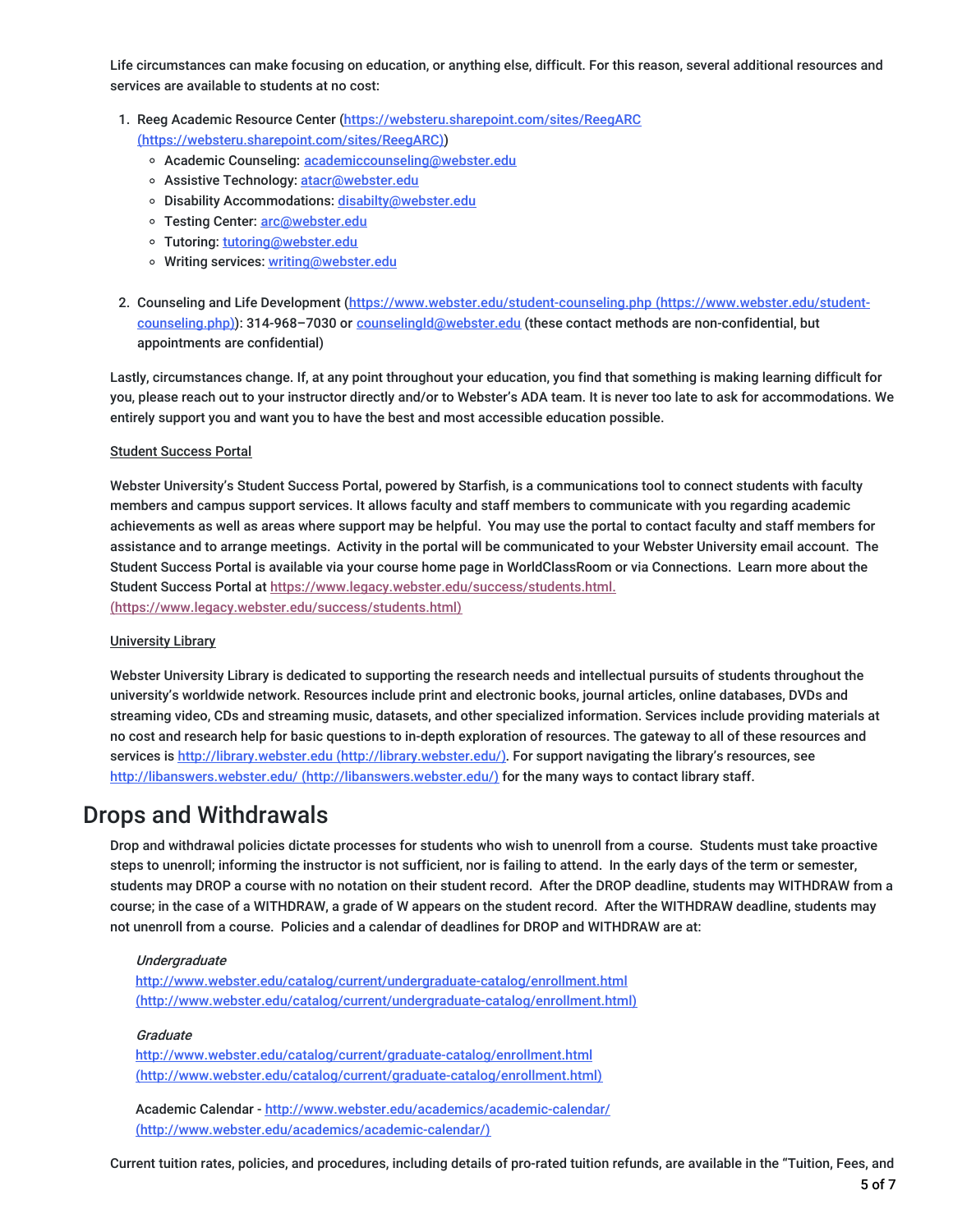Refunds" section of Webster's Academic Catalogs:

#### Undergraduate

<http://www.webster.edu/catalog/current/undergraduate-catalog/tuition.html> (http://www.webster.edu/catalog/current/undergraduate-catalog/tuition.html)

#### **Graduate**

<http://www.webster.edu/catalog/current/graduate-catalog/tuition.html> (http://www.webster.edu/catalog/current/graduatecatalog/tuition.html)

### Student Handbook and Other Important Policies

Student handbook and other non-academic policies may apply to you and may impact your experience in this class. Such policies include the student code of conduct, privacy, technology and communications, and more. Please review the handbook each year and be aware of policies that apply to you. The handbook is available at:

http://www.webster.edu/student-handbook/ [\(http://www.webster.edu/student-handbook/\)](http://www.webster.edu/student-handbook/)

Sexual Assault, Harassment, and Other Sexual Offenses

Webster University makes every effort to educate the community to prevent sexual assault, harassment, and other sexual offenses from occurring, and is committed to providing support to those affected when this behavior does occur. To access information and resources or to review the Policy on Sexual Assault, Harassment, and Other Sexual Offenses, visit:

https://webster.edu/titleix/policy.php [\(https://webster.edu/titleix/policy.php\)](https://webster.edu/titleix/policy.php)

### Research on Human Subjects

The Webster University Institutional Review Committee (IRB) is responsible for the review of all research on human subjects. The IRB process applies to all Webster University faculty, staff, and students and must be completed prior to any contact with human subjects. For more information on the IRB, visit:

https://www.legacy.webster.edu/irb/ [\(https://www.legacy.webster.edu/irb/\)](https://www.legacy.webster.edu/irb/)

### Course Evaluations

At the end of this course, you will have the opportunity to provide feedback about your experience. Your input is extremely valuable to the university, your instructor, and the department that offers this course. Please provide your honest and thoughtful evaluation, as it helps the university to provide the best experience possible for all of its students.

### Important Technology Information

### Connections Accounts

Webster University provides all students, faculty, and staff with a University email account through Connections. Students are expected to activate their Connections account and regularly check incoming university email. Students may choose to have their University email forwarded to an alternate email address. Connections account holders can call the Help Desk (314-246-5995 or toll free at 1-866-435-7270) for assistance with this setup. Instructions are also provided on the Information Technology website at:

https://www.webster.edu/technology/service-desk/ [\(http://www.webster.edu/technology/service-desk/\)](http://www.webster.edu/technology/service-desk/)

#### WorldClassRoom

WorldClassRoom is Webster's Learning Content Management System (LMS). Your instructor may use WorldClassRoom to deliver important information, to hold class activities, to communicate grades and feedback, and more. WorldClassRoom is available using your Connections ID at:

https://worldclassroom.webster.edu/ [\(https://worldclassroom.webster.edu/\)](https://worldclassroom.webster.edu/)

Webster Alerts